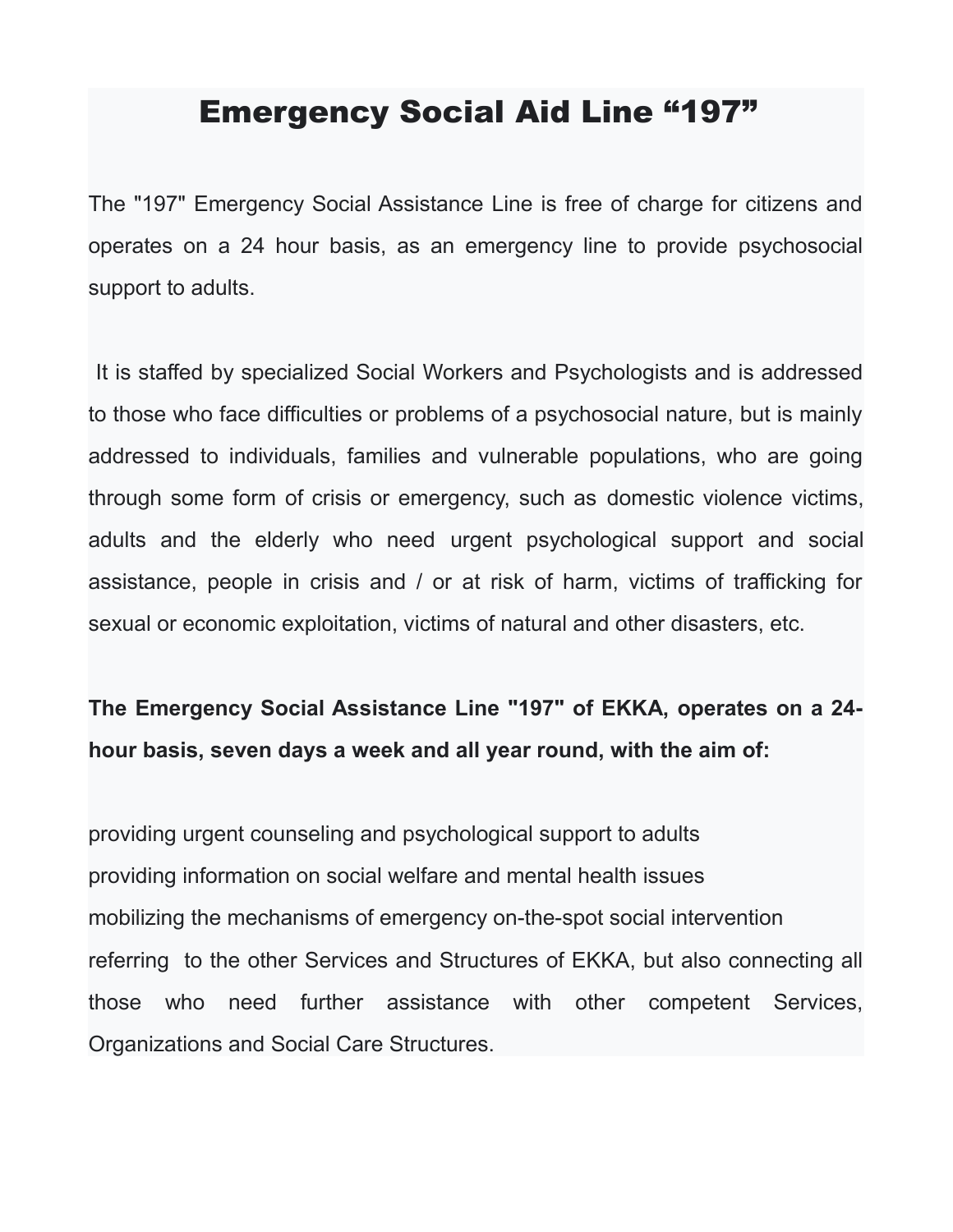receiving and forwarding to the competent Prosecution Authorities of the country reports concerning the neglect and / or abuse of adults, mainly the elderly or people with disabilities.

**The National Child Protection Line "1107"** is staffed by specialized Social Workers and Psychologists and is addressed to children and adolescents, but also to those who wish to report a difficulty or problem of a psychosocial nature, which concerns a minor.

Calls to the National Child Protection Line "1107" are free of charge for callers with a telephone provider VODAFONE-PANAFON, NOVA and WIND. Also, for those who call from an OTE line, the call is free. For a call from a mobile phone, with COSMOTE connection, there is a charge for the call to the National Child Protection Line "1107" which amounts to 0.18  $\epsilon$  per minute (this price includes VAT 24% and a fixed subscriber fee 5%).

## **The main purpose of the National Child Protection Line "1107" is:**

 to provide telephone counseling, psychological and social support to minors, parents, teachers, etc.

 to inform minors about psychosocial issues that concern them, as well as adults about issues of upbringing and child protection,

to connect and refer them to the competent Social Protection Services for further assistance in order to deal effectively with each problem.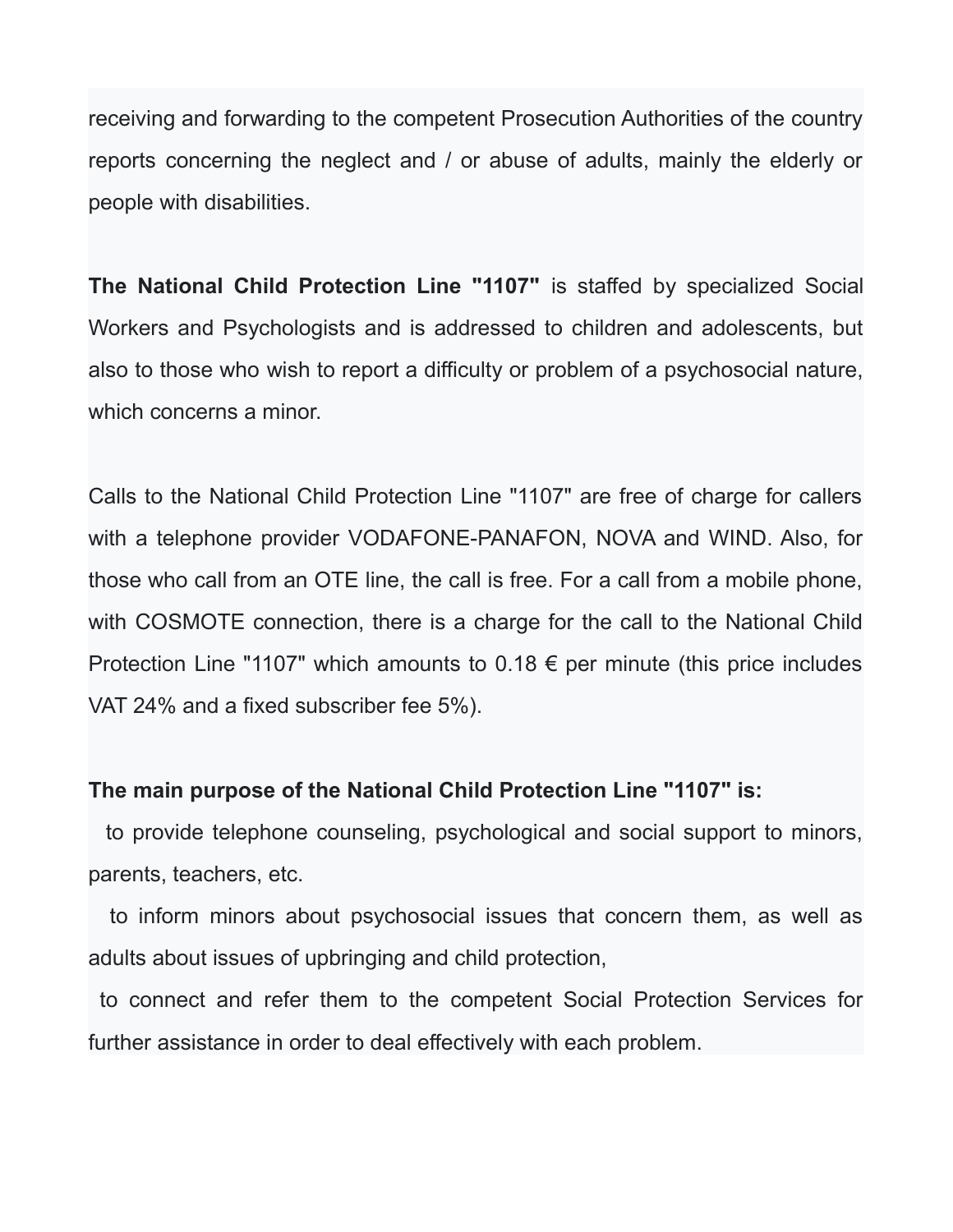To receive requests and reports for minors at risk (due to abuse, neglect, trafficking, exploitation or victimization) and forward the reports of neglect-abuse of children to the competent Local Prosecution Authorities

 to cooperate with the Prosecution and other competent Authorities for the immediate social protection of minors at risk

to mobilize the mechanisms of social intervention of Ε.Κ.Κ.Α. and / or other Services for the provision of psychosocial assistance and support to minors to cooperate with public and private child protection bodies for the immediate service of urgent requests for social care and protection of minors, but also to support their families

 to inform citizens and officials at institutions about the foster care and adoption of children,on the operation of the new electronic platform ANYNET, in the context of the implementation of Law 4538/2018 "on foster care and adoption".

## **Emergency Support Lines:**

Emergency Social Assistance Line 197 (National Center for Social Solidarity - EKKA) National Child Protection Line 1107 (National Center for Social Solidarity - EKKA) National Line for Children SOS 1056 (The Smile of the Child) European Child Support Line 116111 (The Child's Smile) Helpline "SUPPORT" 80011 80015 (Helpline of the Hellenic Center for Safe Internet in collaboration with the Adolescent Health Unit of the 2nd Pediatric Clinic of the University of Athens, Children's Hospital) Child Advocate 800-11-32000